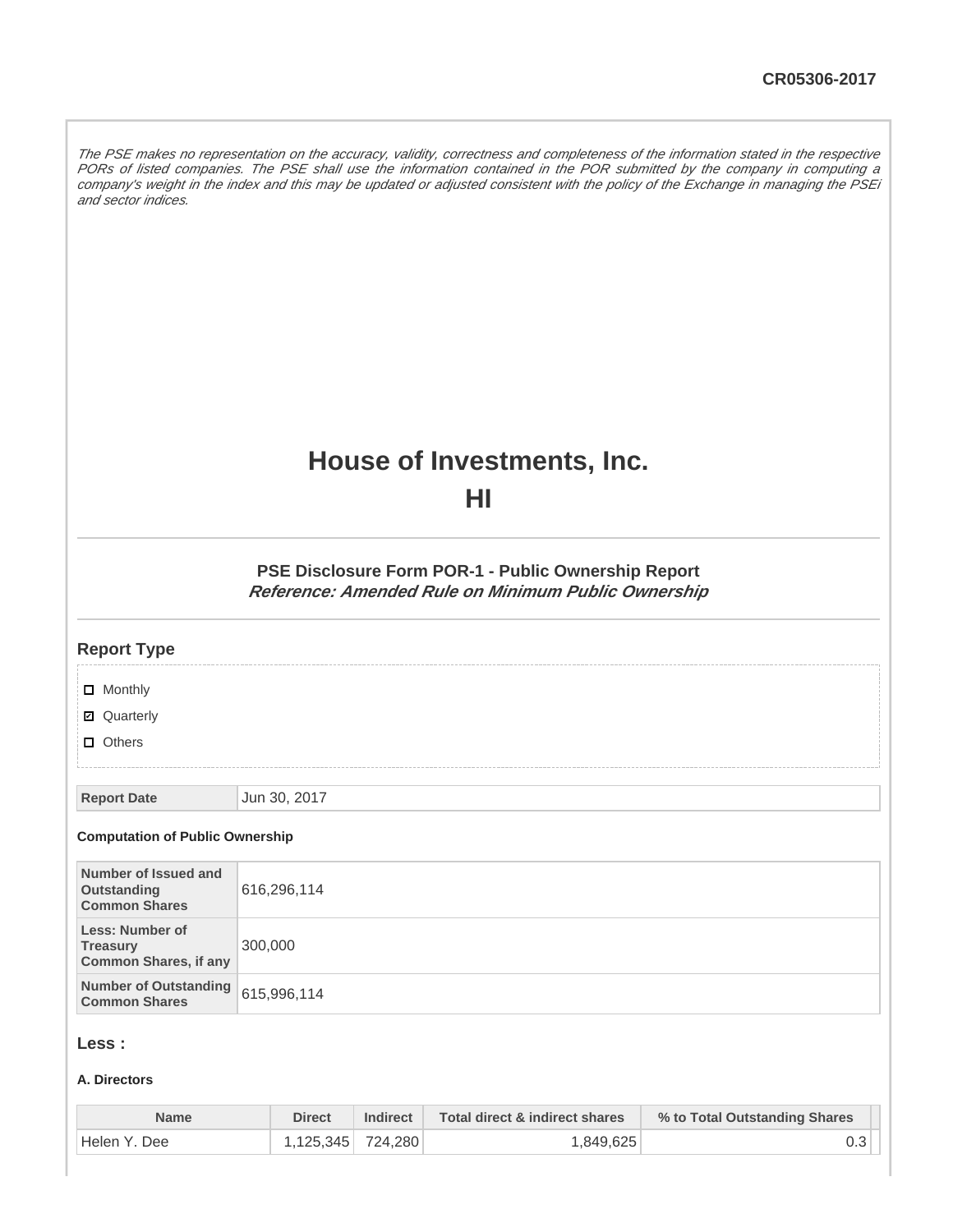| Roberto F. De Ocampo      | 5         | 0       | 5         |      |
|---------------------------|-----------|---------|-----------|------|
| Francisco H. Licuanan III | 500       |         | 500       |      |
| Medel T. Nera             | 5         |         |           |      |
| Ermilando D. Napa         | 5         | 0       | 5         |      |
| Reynaldo B. Vea           | 5         | 0       | 5         |      |
| Wilfrido E. Sanchez       | 5         |         | 5         |      |
| Juan B. Santos            | 5         |         |           |      |
| John Mark S. Frondoso     | 5         |         | 5         |      |
| Yvonne S. Yuchengco       | 90,255    | O       | 90,255    | 0.01 |
|                           | 1,216,135 | 724,280 | 1,940,415 | 0.31 |

## **B. Officers**

| <b>Name</b> | <b>Direct</b> | <b>Indirect</b> | Total direct & indirect shares | % to Total Outstanding Shares |
|-------------|---------------|-----------------|--------------------------------|-------------------------------|
| N/A         |               |                 |                                |                               |
|             |               |                 |                                |                               |

## **C. Principal/Substantial Stockholders**

| <b>Name</b>                                  | <b>Direct</b> | <b>Indirect</b> | <b>Total direct &amp; indirect</b><br>shares | % to Total Outstanding<br><b>Shares</b> |
|----------------------------------------------|---------------|-----------------|----------------------------------------------|-----------------------------------------|
| Pan Malayan Management & Investment<br>Corp. | 294,759,570   | 0               | 294,759,570                                  | 47.85                                   |
| Alfonso T. Yuchengco                         | 786.780       | 7.720           | 794.500                                      | 0.13                                    |
|                                              | 295,546,350   | 7.720           | 295,554,070                                  | 47.98                                   |

## **D. Affiliates**

| <b>Name</b> | <b>Direct</b> | <b>Indirect</b> | Total direct & indirect shares | % to Total Outstanding Shares |  |
|-------------|---------------|-----------------|--------------------------------|-------------------------------|--|
| N/A         |               |                 |                                |                               |  |
|             |               |                 |                                |                               |  |

# **E. Government**

| <b>Name</b> | <b>Direct</b> | <b>Indirect</b> | Total direct & indirect shares | % to Total Outstanding Shares |
|-------------|---------------|-----------------|--------------------------------|-------------------------------|
| N/A         |               |                 |                                |                               |
|             |               |                 |                                |                               |

### **F. Banks**

| <b>Name</b>                            |          |       |       | Direct Indirect Total direct & indirect shares % to Total Outstanding Shares |
|----------------------------------------|----------|-------|-------|------------------------------------------------------------------------------|
| Hongkong & Shanghai Bank - own account | $\Omega$ | 5.085 | 5.085 |                                                                              |
|                                        |          | 5.085 | 5.085 |                                                                              |

## **G. Employees**

| <b>Name</b> | <b>Direct</b> | <b>Indirect</b> | Total direct & indirect shares | % to Total Outstanding Shares |
|-------------|---------------|-----------------|--------------------------------|-------------------------------|
| N/A         |               |                 |                                |                               |
|             |               |                 |                                |                               |

## **H. Lock-Up Shares**